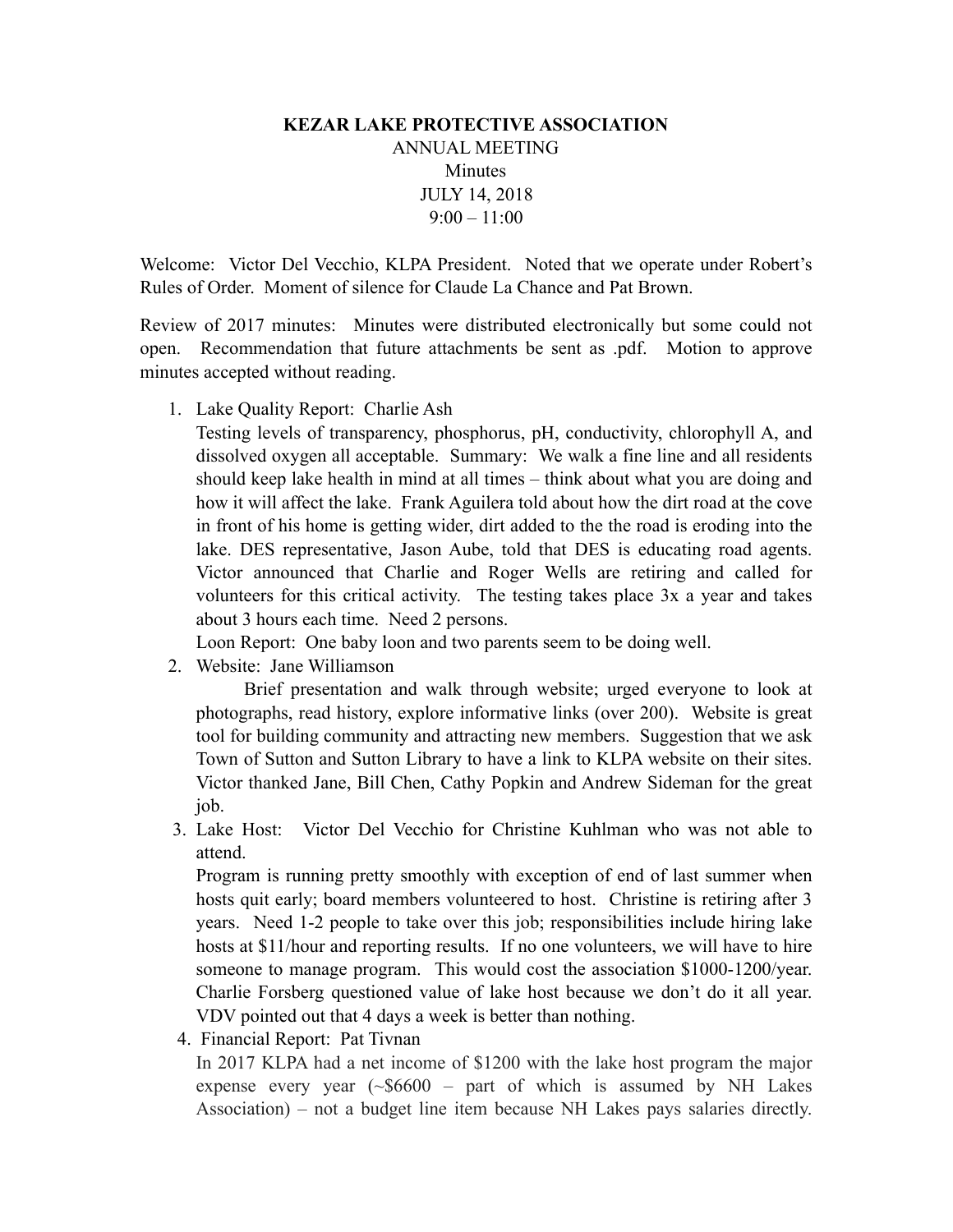Kristin Brooks did 2016 audit. Savings accounts CD's: one matured and rolled into a 5 year CD; other will be brokerage account; both will be earning more interest. Thanks to Charlie Forsberg for the suggestion. 2017 Treasurer's Report accepted. 2018 income is already up this year. 90% of donations come from \$100 or more level; 56% from \$150 or more; 4 families contributed \$2000 (almost 1/3 of donations) and that is not sustainable. Victor explained that new membership categories reflect what other nonprofits are doing. Since membership levels of \$25 single and \$50 family have not changed in at least 20 years, he called for a motion to increase to \$50 single and \$100 family. Majority approved, 2 nays; motion passed. Cathy Popkin would like members who cannot afford \$50 membership fee be granted a "scholarship" so they could participate in the meetings. VDV stated that that is against the KLPA by-laws. Roger Wells suggested that we promote corporate memberships. There are at least 6 businesses around the lake who could be corporate sponsors and benefit from "free" advertising.

4. Membership: Frank Aguilera

3 new members this year brought membership to 78. At one time we had 98. Ideas to increase membership and educate community:

- a. Order business cards that promote website in lieu of new brochures.
- b. Buy advertising in Kearsarge Shopper.
- c. Solicit website sponsors
- d. Create a billboard at Horse Beach kiosk.
- e. Identify those around the lake who don't join why not? (Roger Wells)
- f. Join Lake Sunapee Region Chamber of Commerce which is \$50 for non profits (Jayne Rayno)
- g. Sponsor activities such as swimming lessons, boating safety for/with the Sutton community (Lisa Lopez)
- 5. Nominating Committee: John Herbert and Jenny Menning

 All board officers have agreed to serve another year. Christine Kuhlman was nominated and voted approvingly for another three-year term as a director. She was not present to accept her nomination.

6. New Business

 Jenny Menning announced the Barn and Book Sale will be held August 25-26 to coincide with Muster Field Farm Days. 9-4 Saturday, 9-1 Sunday. Pat Lomans donates book sale proceeds to KLPA. Drop items off between August 21-26 at the Menning's.

 Police report: Victor spoke with NS police regarding recent vandalism. Four homes around the lake were hit; police think they have suspect who caused considerable damage to those homes by cutting and stealing copper pipes. All residents should be on alert and report suspicious activity. One officer suggested installing security cameras on property. CF reminded us that KLPA used to offer a \$300 reward for information leading to arrest of suspect. Jonathan Brown suggested we put information on member page of website.